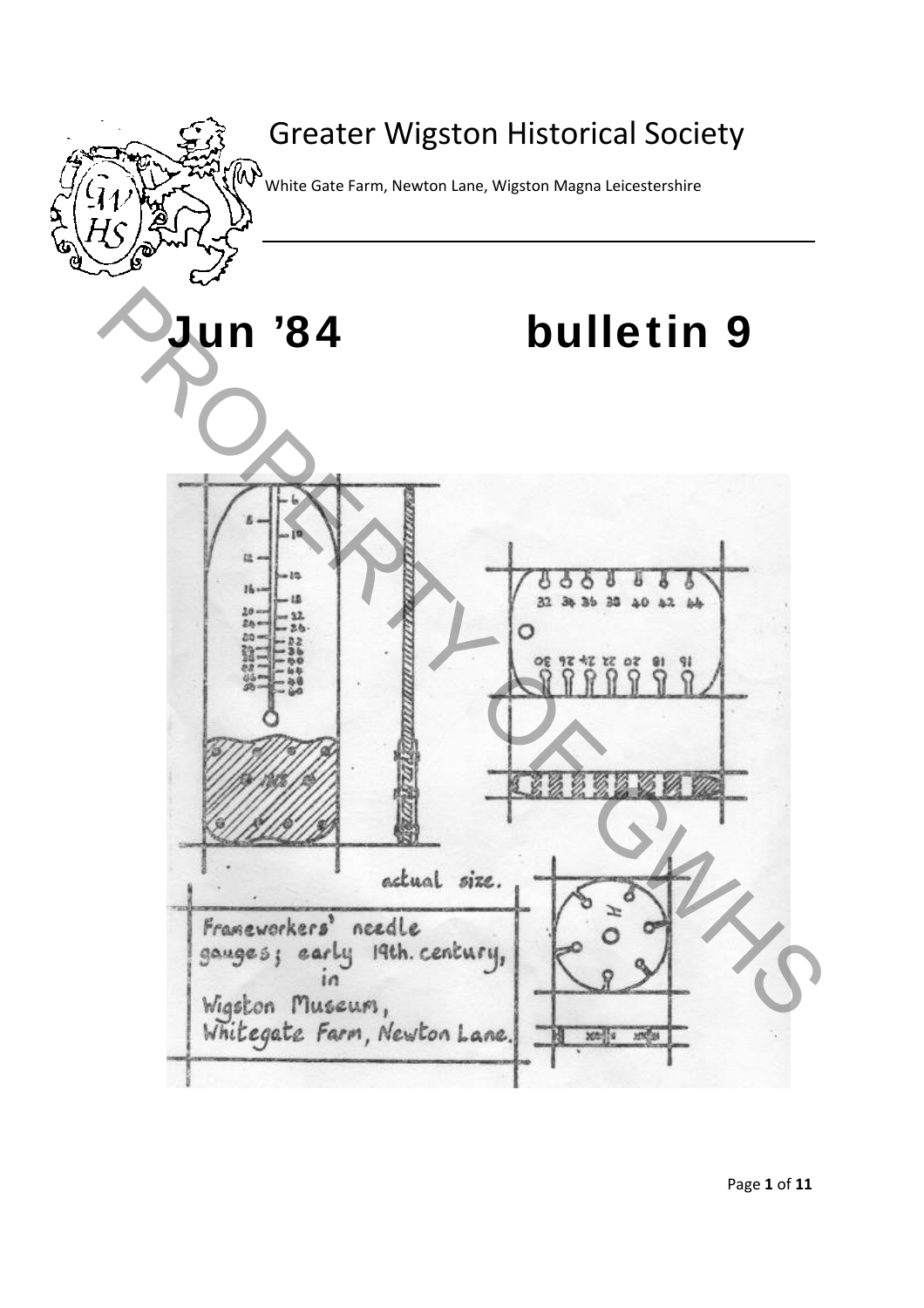#### **Notices**

#### **Programme**

#### 16<sup>th</sup> May Wednesday

St. Wolstan's Gravestone Survey. Meet at St. Wistan's Churchyard for 7.30pm

### 20<sup>th</sup> June Wednesday

Wigston Wander with Duncan Lucas. Meet at White Gate Farm, Newton Lane for 7.30pm (Tythorn Hill, Cooks Lane Area)

#### July & August

Holiday Months No Meetings

#### **Subscriptions 1984**

Subscriptions remain unchanged at £2.00 and £1.00 for O.A.P.'s and those under 18 years of age. Brian Bilson the Hon. Treasurer and Membership Sec. will be pleased to receive any outstanding subs. either at the monthly meetings or by posting to him…….. Mr B Bilson. 23, Thirlmere Road, Wigston, Leicester. St. Wolstan's Gravestone Survey. Meet at 8t. Wistan's Churchyard for 7.30pm<br>
20<sup>W</sup> Lune Wednesday<br>
Wigston Wander with Duncan Lucas. Meet at White Gate Farm, Newton Lane for 7.30pm<br>
(Tythorn Hill, Cooks Lane Area)<br>
Holiday

\*\*\*\*\*\*\*\*\*\*\*\*\*\*\*\*\*\*\*\*\*\*\*\*\*\*\*\*\*\*\*\*\*\*\*

\*\*\*\*\*\*\*\*\*\*\*\*\*\*\*\*\*\*\*\*\*\*\*\*\*\*\*\*\*\*\*\*\*\*\*

#### **Leicestershire Local History Council Programme**

#### Monday June 11<sup>th</sup>

Braunstone Walk with Mr John Pilgrim. Meet at 7.30pm at the junction of Braunstone Lane and Braunstone Avenue. Parking at the Shakespeare Inn, and supper.

#### Monday August 13<sup>th</sup>

The Newarke to Northgate, along the towpath. Meet at the corner of The Newarke and Western Boulevard at 7.15pm.

#### Saturday September 1st

Ashby de la Zouch Church and Museum. Meet at the church at 2.20pm. Parking in South Street.

\*\*\*\*\*\*\*\*\*\*\*\*\*\*\*\*\*\*\*\*\*\*\*\*\*\*\*\*\*\*\*\*\*\*\*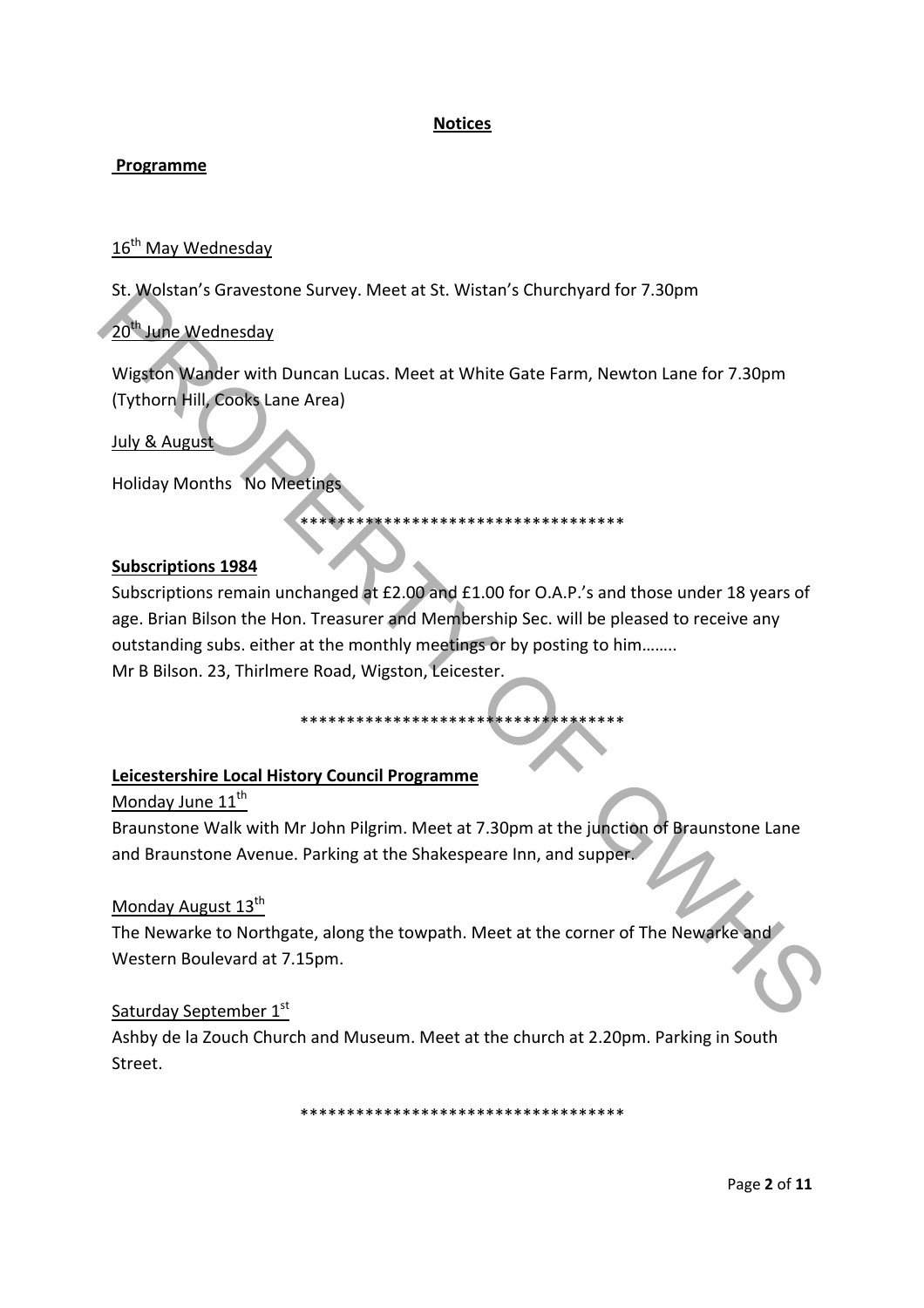#### Monday 4<sup>th</sup> June 1984

Duncan is giving a guided walk around Wigston Village, for the local W.I. Any member wishing to join this walk is most welcome. Meet at All Saint's Church at 7.30pm

\*\*\*\*\*\*\*\*\*\*\*\*\*\*\*\*\*\*\*\*\*\*\*\*\*\*\*\*\*\*\*\*\*\*\*

#### **Advance notice …….**

The Society has been asked to put on a small display at Guthlaxton School in September. Suggestions or volunteers to man the display please contact Duncan.

\*\*\*\*\*\*\*\*\*\*\*\*\*\*\*\*\*\*\*\*\*\*\*\*\*\*\*\*\*\*\*\*\*\*\*

#### **MEETINGS.**

Wednesday 16<sup>th</sup> February A.G.M. held at Wigston Liberal Club The minutes of last year's A.G.M. were read and signed as correct. There then followed the election of officers for the coming year, with the following results.

President... Duncan Lucas

| Chairman, Mr. M. Bingley.  | Vice-Chairman .Mr., P. Clows,                        |
|----------------------------|------------------------------------------------------|
|                            | Secretary, Doris Chandler. Treasurer. Mr. B. Bilson. |
| Bulletin Editor Ian Varey. | Membership Sec. Mr. B. Bilson.                       |

Membership has increased during the year and this is very pleasing.

The Treasurer's Report followed and showed that the Society's assets stood at some £350. It was proposed and seconded that the financial Report be accepted. A warm vote of thanks was given to Mr Hulls, the retiring Treasurer. It was further agreed that subscriptions for the coming year should remain unchanged; that is £2.00 and £1.00 for O.A.P's and those under 18 years. The Society has been asked to put on a small display at Guthlaxton School in September.<br>
Suppositions or volunteers to man the display please contact Duncan.<br>
Ween the minutes of last year of the data vigiston Liberal Club

The President then reviewed the year. He said that the Society was in good heart and enjoyed good, support. The highlight of the year was the re-opening of the Museum at White Gate Farm. This had proved popular, especially with school parties, but more visitors were needed and different ways of publishing the Museums existence must be sort. The most recent noteworthy find was a Bronze Age funeral urn..... Only the second to be found in the County... unearthed during the preparatory work on the Wigston Harcourt Estate,

The meeting then turned to a discussion about next year's programme, and it was left to Ian Varey to finalise this.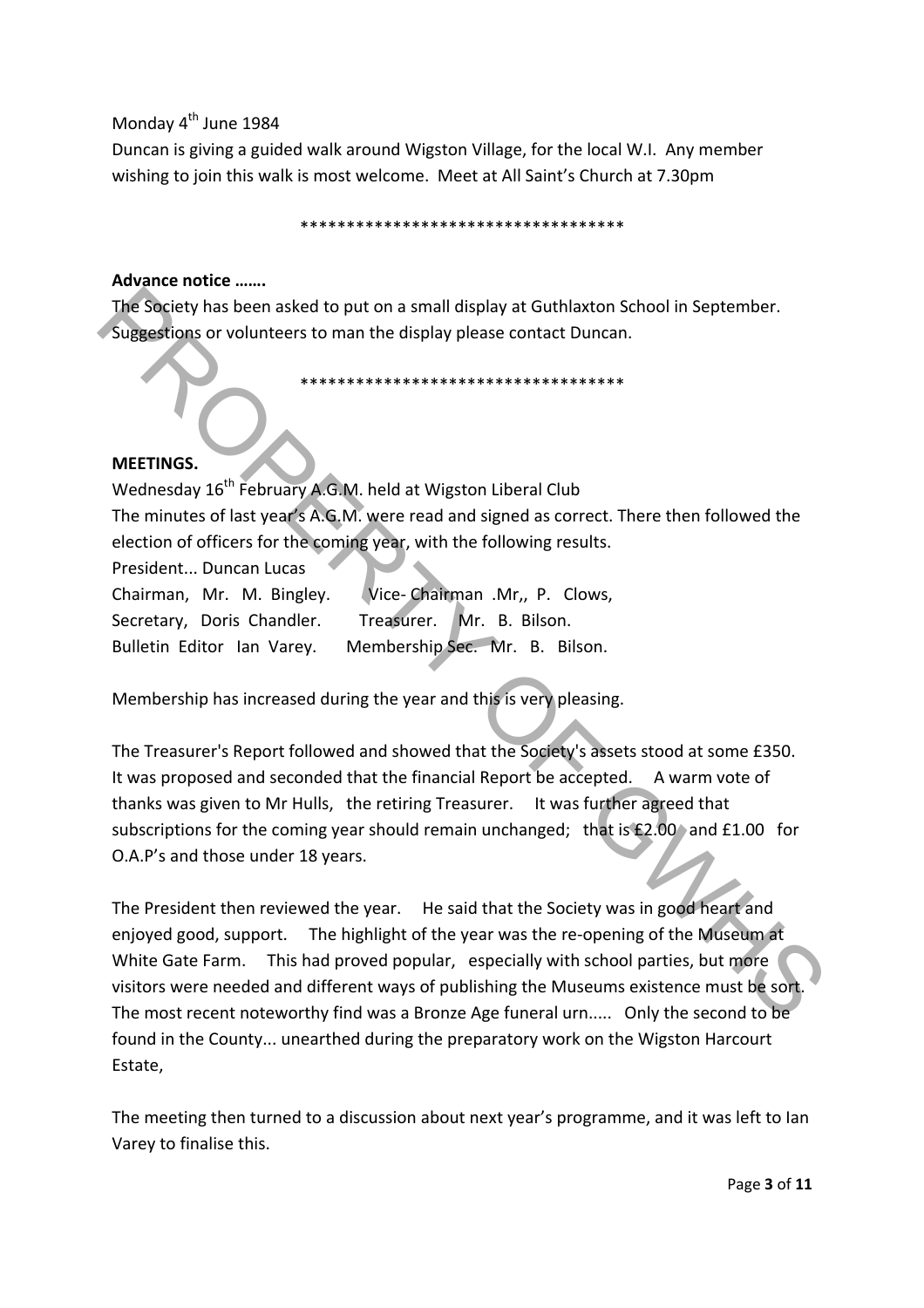The formal part of the meeting over there was a short break for members to look at the great variety of articles that had been brought in and put on display. These ranged from Goss China, to books, a flintlock pistol. There was a fold down 1st, W. War lantern, an eighteenth century clock mechanism, a visual display of the Georgian House in Long Street and a display of Neolithic Axe Heads. All these articles produced a great deal of conversation and discussion.

After this break the members settled down to watch two videos. First 'The Vanishing Village' a documentary about Wigston Made in the 1960'S, and the second an episode of 'One Man's England', about Mr. Goddard of Newton Harcourt Manor. The meeting closed at 9.30pm.

Wednesday 21st March 1984 Some 25 members were present at this, the last Winter Meeting of the Year, held in Wigston Liberal Club.

Ian Varey gave an illustrated talk on ' Dating Small Village Houses in Leicestershire'. A good selection of slides covering the major building materials, all of which are to be found in Leicestershire, were shown. The audience was taken through the different building styles associated with both the historical time scale and the different social classes of the periods, with pointers to the different dates. After this break the members settled down to watch two videos. First 'The Vanishing<br>Village 2 documentary about Wigston Made in the 1960's, and the second an episode of<br>Vine Made is bused in the 1960's, and the second an

As Ian pointed out, dating houses is far from an exact science, while shapes, brick sizes and bonds and the occasional date stone, all help to suggest possible dates, such visual evidence should whenever possible be verified by documentary evidence.

It was with some regret that so few of the examples illustrated were of Wigston. but then there is little left in Wigston of the early periods. What a great deal has disappeared, forever, in just the last twenty years! I can hardly remember the old Bull Head Street or what Bell Street or the old Fredrick Street looked like. Can you?

After a warm vote of thanks to Ian, for an extremely interesting talk, the meeting closed at 9.30 pm.

\*\*\*\*\*\*\*\*\*\*\*\*\*\*\*\*\*\*\*\*\*\*\*\*\*\*\*\*\*\*\*\*\*\*\*

Wednesday 18th April 1984

Museum Spring Cleaning ‐

A group of members met with dusters, brushes etc. to help get the Museum ready for the Easter opening.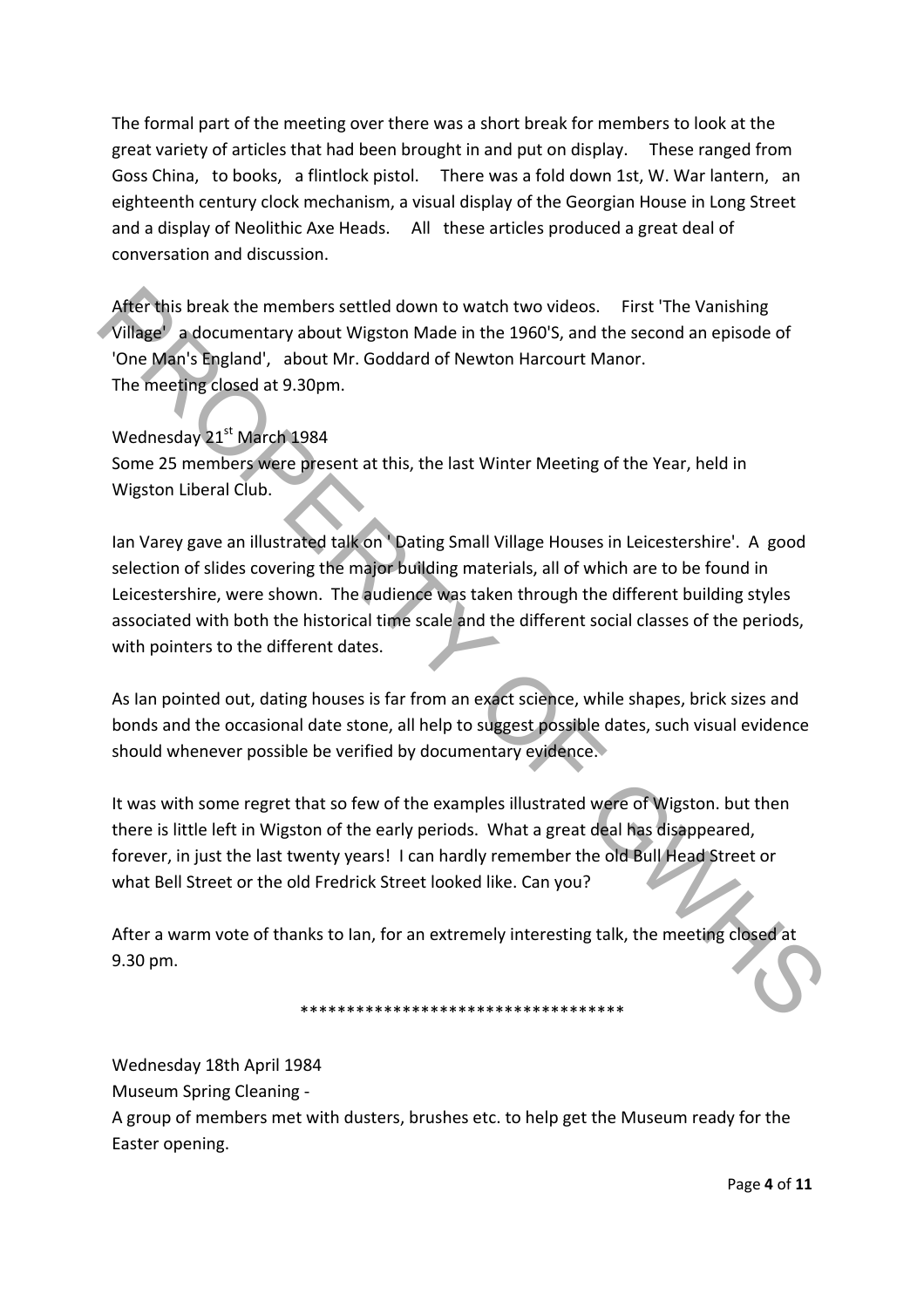#### \*\*\*\*\*\*\*\*\*\*\*\*\*\*\*\*\*\*\*\*\*\*\*\*\*\*\*\*\*\*\*\*\*\*\*

Publicity re‐ the existence of the Museum has been stepped up with both adverts in Local Papers and posters in shops, schools and other organisation.

This effort has been rewarded as attendances at the Museum over Easter and May Day Bank Holiday are up on last year.

Please continue to spread the word ‐ the Wigston Museum is well worth a visit.

\*\*\*\*\*\*\*\*\*\*\*\*\*\*\*\*\*\*\*\*\*\*\*\*\*\*\*\*\*\*\*\*\*\*\*

### Part 2.

Throughout the eighteenth century, the population of Wigston grew steadily

- 1700 200 families some 1000 people
- 1801 354 families some 1600 people,
- 1831 480 families some 2200 people.

This growth rate increased still further as 1900 dawned.

At the same time as the population was increasing the number of agricultural workers, traditionally the main employer, was falling. The fall was due to both the Enclosure of the Great Fields in 1766, and more significantly because of the change from arable farming to pasture. By 1800, less than 20% of the population worked on the land. The surplus labour of Wigston and the families which moved into the village, because they themselves had been enclosed, were easily absorbed into the growing cottage industry of Frame knitting. With new families moving into the village, building speculators were quick, to build many new houses, often in yards and closes off the main streets. Many of the same businessmen would then rent out the necessary knitting frames. By 1800 there were over 500 frames at work in the village. Part 2.<br>
Throughout the eighteenth century, the population of Wigston grew steadily<br>
Throughout the eighteenth century, the population of Wigston grew steadily<br>
1801 354 families some 1600 people.<br>
1831 480 families some 2

However, the years after the Napoleonic Wars saw widespread depression in agriculture and, due to the change of fashion namely that men began to wear long trousers, the collapse of the long hose market. The suffering and plight of the vast majority of Wigston's inhabitants during those years can best be seen from the Poor Rate statistics.

Every year in the early l800's the Landowners of the Parish had to pay approximately £1 an acre to the Poor Rate Board, this was on top of other taxes. Of the 480 families in the Parish, 208 were in regular receipt of Poor Rate Relief and a further 150 families were in occasional receipt of Relief. Even working 10/12 hours a day, if work could be found, the Frame Knitters could not make a living wage and so had to get Poor Relief.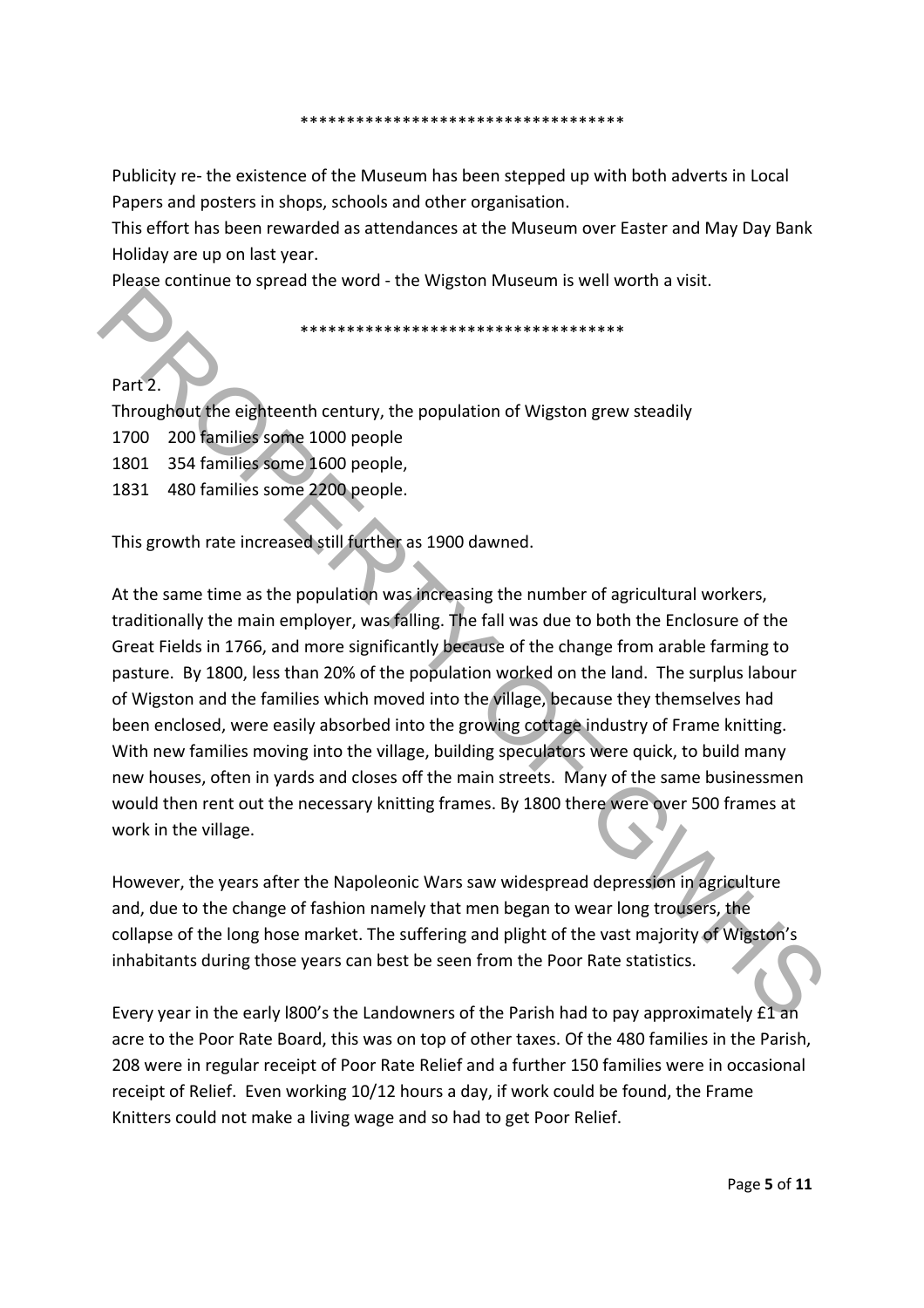In 1831 the 'Truck Act' was passed, this made it illegal to pay workers in kind or in tokens that could be spent in the employer's shop. This fact seems not to have percolated through to Wigston until about 1845. At this time all the Wigston Hosiers were middlemen for the big Masters in Leicester. The largest employer in Wigston seems to have been Geo. Loveday, who was also a shopkeeper. Employees were regularly allowed bread during the week and on Saturday they were paid the difference between the work done and the goods received, if any!

It appears that Loveday's business was taken over by the Holyoak Brothers. In 1851, Lovday disappears from the Wigston scene and Edward Holyoak, who owned a bread shop and John, who had a butchers shop, are given as the biggest Undertakers, employing 170 frame‐ knitters between them.

The poverty among the Frameknitters was so bad that in 1845 a Royal Commission was set up to look into their condition. By this time the village population was 2300, of whom 25% were frameknitters, Samuel Hurst and William Wyatt, both Wigston Knitters, gave evidence to the commission.

#### Samuel Hurst.....

I do not know how many employers there are in the village for most are under masters for the Leicester Hosiers. Three of the Wigston Undertakers are very big. Many Masters keep shops as well as frames. They give out work on Holiday or Tuesday and take it in on Saturday. I pay 2/‐ frame rent, 5d a week taking in and standing time, and 4d a week for needles. My two youngest children wind for me. Some ten years ago I use to get 11/‐ a dozen for hose but now I only get 6/‐ a dozen. At the end of a long week, I cannot earn more than 7/‐ a week by the time all my charges are paid. Some little while back I was ill for five weeks and could not work, but still I had to pay my frame rent, I am lucky that I live in a large cottage that belongs to my wife's family, and so I only pay I/‐ a week rent. The appears that toveday's business was taken over by the Holyoak Brothers. In 1851, Lovday<br>
the appears from the Wigiton scene and Edward Holyoak, who owned a bread shop and<br>
John, who had a butchers shop, are given as th

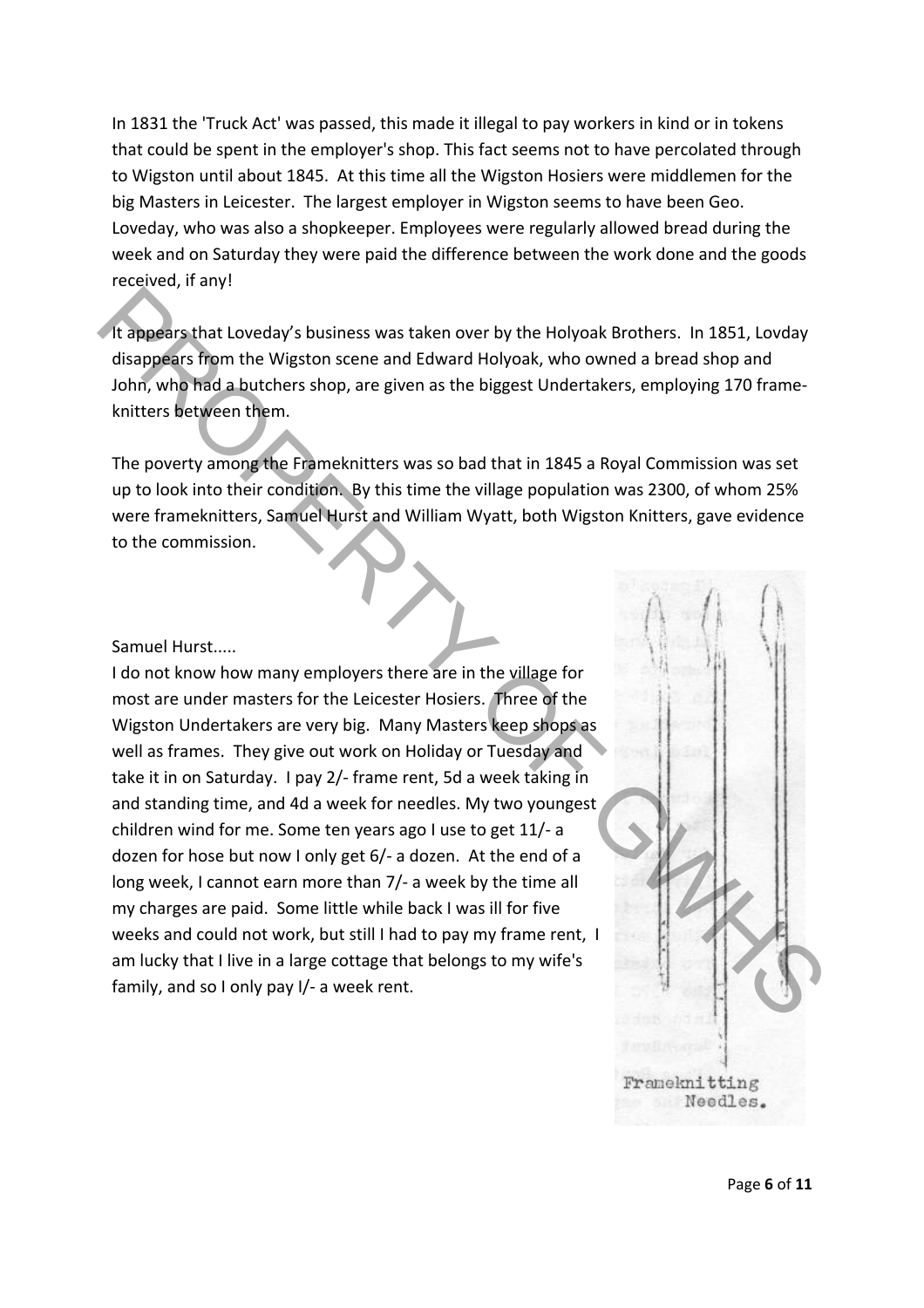

William Wyatt.........

I work six days a week if there is work for me, from. 6 am, to 8 pm. My frame rent is 2/8 a week; I pay 8d for winding, for my children are all too young and cannot do it for me, 4½d I pay each week for needles, and I am stopped 3/- a week by the Master for bread. ( This is despite the fact that the Truck Act was supposed to be in force) For some time I have only been in half work, but still I have to pay the full charges. Sometimes I am docked a I/‐ if my hose is slack. I have tried to get an allotment, but have failed to find one.

From these two accounts one begins to realise the acute poverty which most Wigston families faced, in the early nineteenth century. The average earnings of a frameknitter, after all charges had been paid was between 4/6 and 5/6 a week. It was another thirty years or more after the Royal Commission before things began to improve.

Few villagers in the 1840's can have imagined the impact that the coming of the Railway would have on the life of the village. By the 1870's, not only was the Railway offering employment to Wigston's men folk but it made Wigston in to a desirable location for other industries to set up their business. Boot and Shoe and Light Engineering along with a host of service industries all came to Wigston. By 1900, nearly 1000 new houses had been built in South Wigston, and the old village centre of Wigston was bursting with new houses. The Population had topped 8000, a threefold increase in fifty years. The Master for bread. (This is despite the fact<br>
1 the Master for bread. (This is despite the fact<br>
1 for some time Truck Act was supposed to be in force)<br>
1 for some time Truck Act was supposed to be in force)<br>
1 for some

Between 1870 and 1900 the Hosiery industry had been revolutionised. Steam powered knitting frames had been invented in the 1820's but for various reasons there had been massive resistance to their introduction into Leicestershire by both employers and employees. One worried about the loss of income from renting out frames, the other worried about being put out of work altogether by mechanization, Two outside factors provided the impetus for change. First was the 1870 Education Act which in a few years put all the children into school. This was a tremendous blow to an industry so dependent on cheap child labour. Secondly the Abolition of the Frame Rents by act of Parliament in 1874, removed the reluctance of the employers to introduce a proper factory system to replace the antiquated and inefficient cottage industry.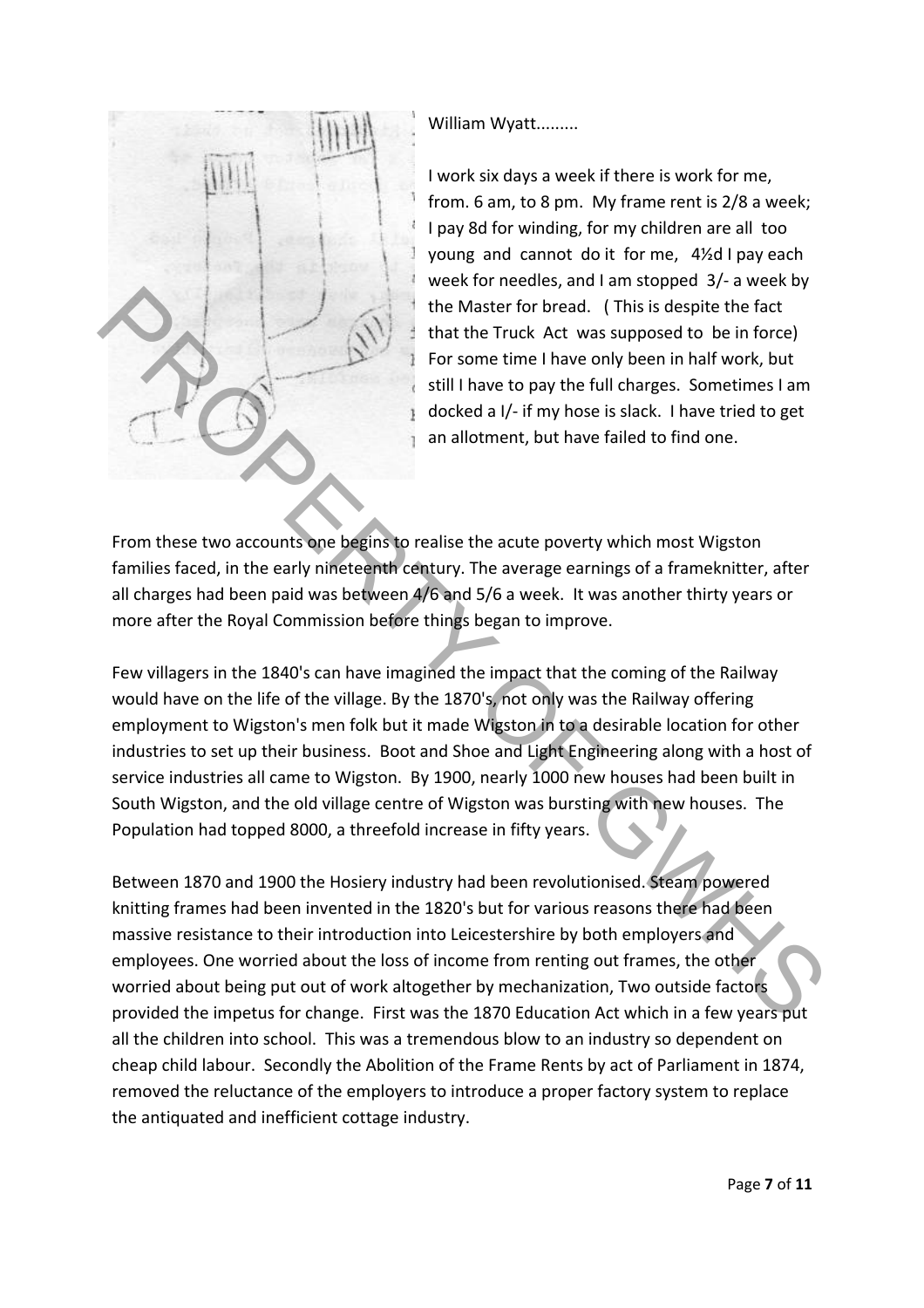By the 1880's some of the larger Wigston Middlemen set up their own small factories and began to produce a far greater range of knitted goods at a price which many more people could afford.

The factory system involved two major social changes. People had now to leave their homes every day to go to work in the factory. Many of the new factory jobs were for women, when traditionally men had operated the hand frames. Both changes were accepted, because of a general improvement in wages and because alternative employment was available for the displaced men folk.

Some of these very early factories can still be seen, though now they are used for other purposes.... e.g. In Victoria Street and in Central Avenue, both buildings set back from the road in a gap between the terraced houses.

Of course some frame knitting by hand continued well into the twentieth century but it was a contracting trade. Some Hand frames were grouped into small garden workshops, still to be seen at Bushloe End, Moseley End and off Moat Street. If they could specialise and find a gap in the market, such as Glove Making, they too could survive the change for a few more years.

The next generation of factories, built after 1900, were on a much larger scale. Many of these buildings still survive and despite various changes of ownership many are still in the Hosiery/ Knitting Trade, e.g. Admiral in Long Street, formerly Cook and Hurst; Mansfield's on Leicester Rd, formerly Two Steeples; Ladies' Pride in Paddock St., formerly the Co‐op Factory.

In the twentieth century as Wigston continued to grow the diversification of the industries increased. However Knitwear still plays a major role in the Wigston Industrial scene. It was the introduction of the hand operated knitting frame into the village, in about 1675, that signalled the change from an agricultural orientated village to an industrial one. The complete change took more than two hundred years but by 1900 Wigston was well established as an Industrial township, and the continued growth and prosperity of modern Wigston was assured, actepted, because of a general improvement in wages and because alternative employment<br>
was available for the displaced men folk.<br>
Some of these very early factories can still be seen, though now they are used for other<br>
p

Ian. Varey,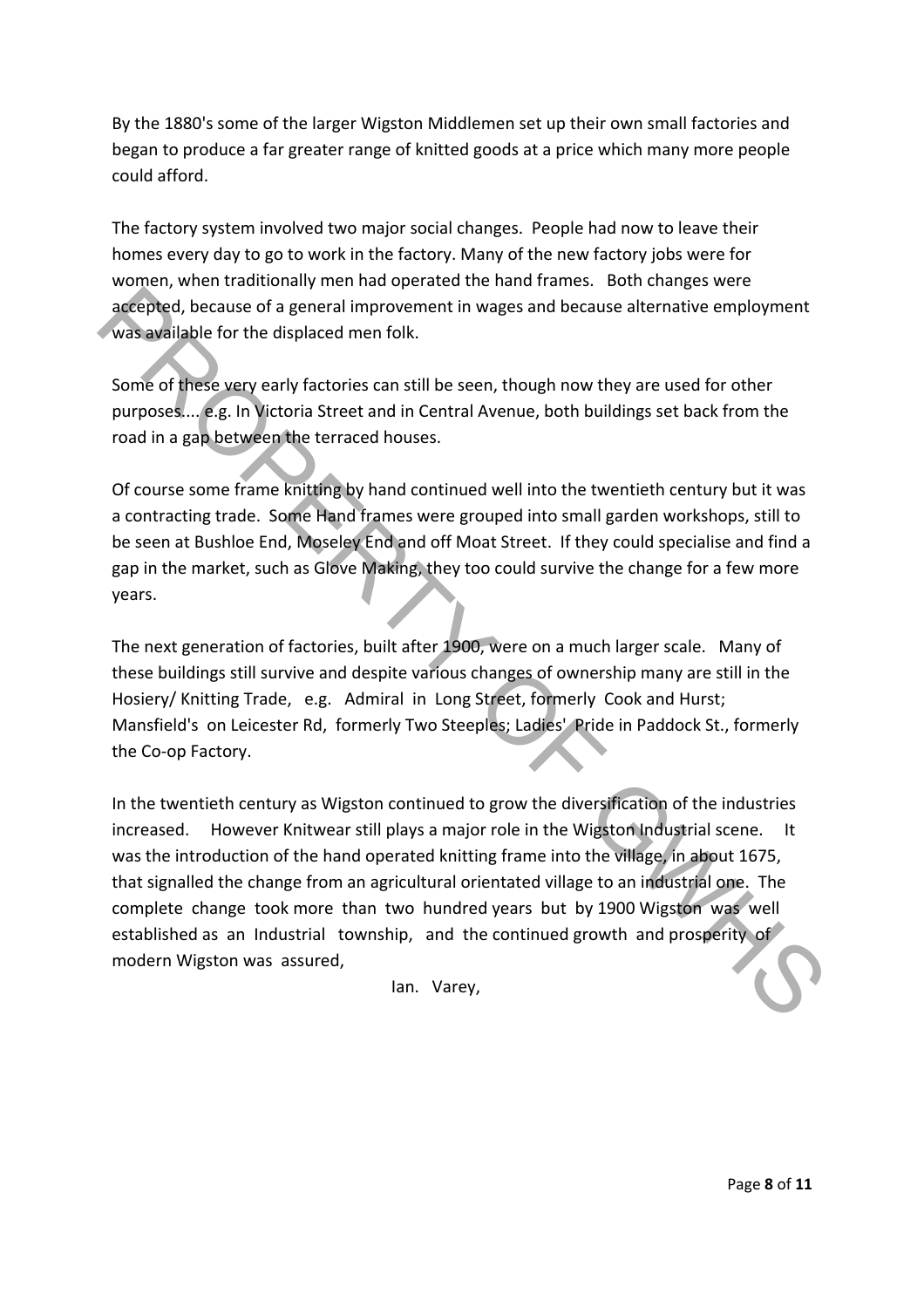

*Early Frameknitting Workshop, for Hand operated Frames,*

## **Some Frame knitting Statistics.**

# **1861 Census Return for Wigston.**

| <b>Male Framework Knitters</b> | 263 |  |
|--------------------------------|-----|--|
| Female FWK                     | 172 |  |
| Males under 15 FWK             | 20  |  |
| Females under 15 FWK           | 15  |  |
| Shirt Frame Knitters           | 11  |  |
| Glove Frame Knitters.,         | 6   |  |
| Cotton & Wool Socks            | 9   |  |
| Stitches and Steamers          | 184 |  |
| Glove Snitchers,.,.            | 2   |  |
| Winding Boys                   | 39  |  |
| Worsted Weavers                | 21  |  |
| Woollen Weavers,               | 1   |  |
| Mender of Hosiery,             | 1   |  |
| Warp Hand.,,                   | 3   |  |
| Loon Hand                      | 1   |  |
| Shirt Sleeve Hand              | 1   |  |
| Winder Stock                   | 1   |  |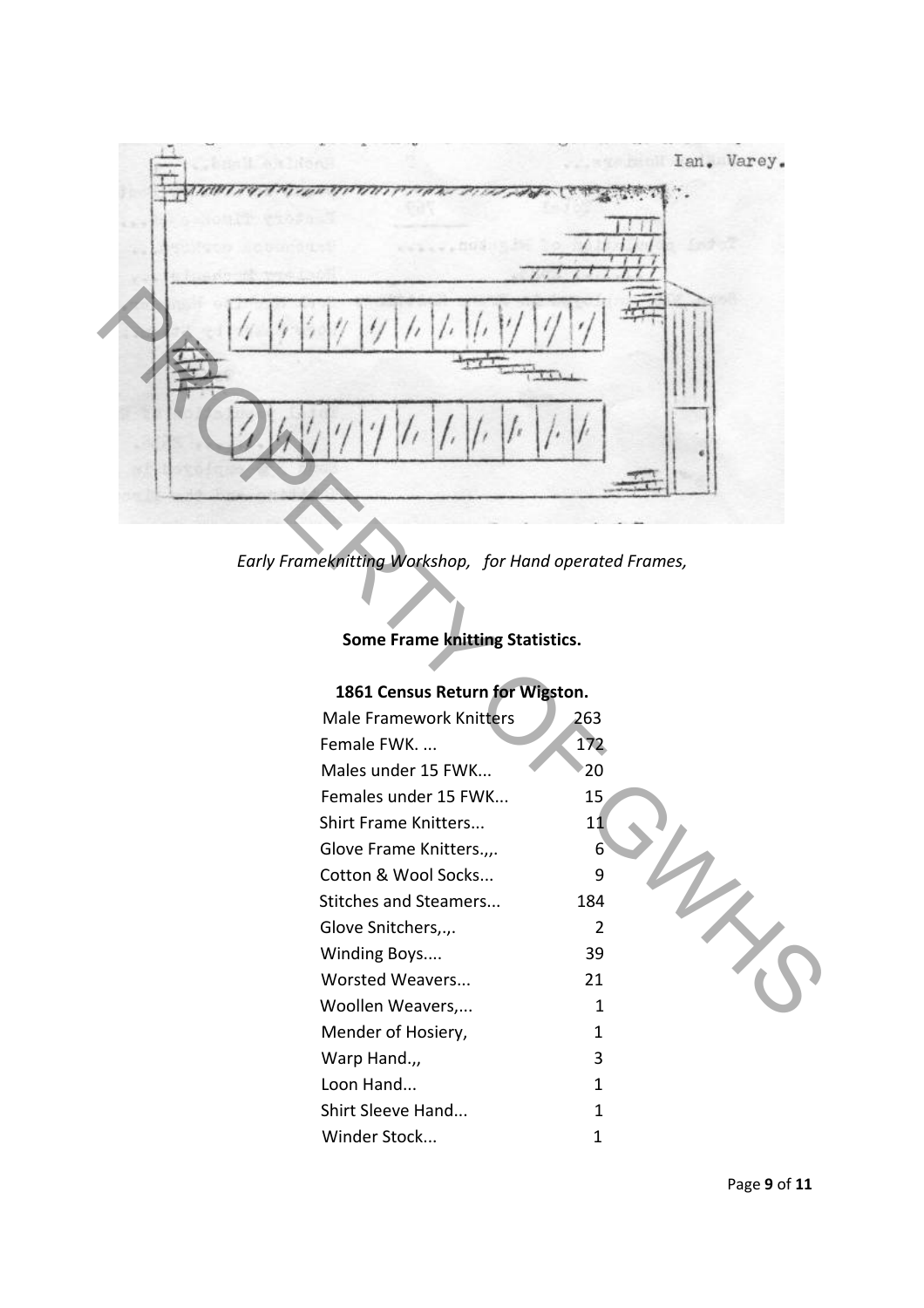| Rib Top Cotton Hand   | 1              |
|-----------------------|----------------|
| Woollen Jackets       | 1              |
| Cloth Cap Maker       | 1              |
| Sock Top Maker        | 1              |
| Machine Sock Stitcher | 1              |
| Warehouse Girls.,     | 4              |
| Hosiers               | $\mathfrak{p}$ |
| Master Hosiers        | 7              |
| Total                 |                |

| Master Hosiers                       | $\overline{7}$ |  |
|--------------------------------------|----------------|--|
| Total                                | 769            |  |
|                                      |                |  |
| Total population of Wigston 2523.    |                |  |
| Some 30% employed in Frame Knitting, |                |  |
|                                      |                |  |
|                                      |                |  |
|                                      |                |  |
| 1871_Census_Return for Wigston       |                |  |
| Male FWK                             | 201            |  |
| Female                               | 68             |  |
| Worsted Knitters                     | 81             |  |
| Shirt FK                             | 4              |  |
| Glove FK                             | $\overline{2}$ |  |
| Mittens FK,                          | 4              |  |
| Silk Weavers,.,                      | $\overline{2}$ |  |
| Lace Makers.,,                       | 4              |  |
| Fancy Knitter,                       | 1              |  |
| Worsted Sock Weaver                  | 6              |  |
| Stitchers & Seamers                  | 109            |  |
| Machine Stitchers                    | 9              |  |
| Hosiery Menders,                     | 8              |  |
| Winding Boys                         | 31             |  |
| Broad Hand,                          | $\mathbf{1}$   |  |
| Circular Hand                        | $\overline{2}$ |  |
| Rotary Hand,.,                       | $\mathbf{1}$   |  |
| Sock Maker                           | 2              |  |
| Sock Cutter,                         | $\mathbf{1}$   |  |
| Sock Top Maker,,.                    | $\mathbf{1}$   |  |
| Silk Winder                          | $\mathbf{1}$   |  |
| Cap Maker                            | $\mathbf{1}$   |  |
| Cuff Maker                           | $\mathbf{1}$   |  |
| Factory Hand                         | 10             |  |